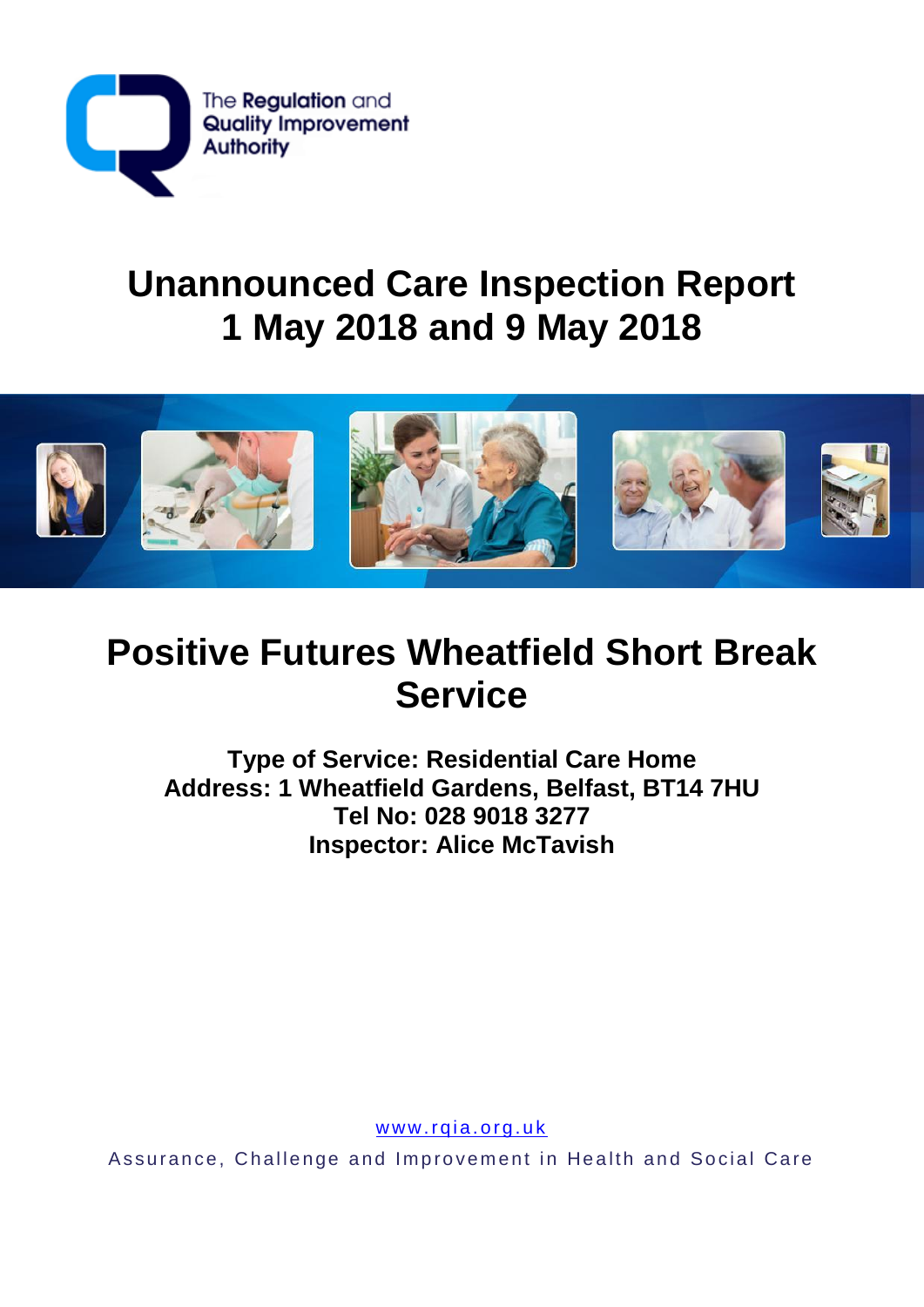It should be noted that this inspection report should not be regarded as a comprehensive review of all strengths and areas for improvement that exist in the service. The findings reported on are those which came to the attention of RQIA during the course of this inspection. The findings contained within this report do not exempt the service from their responsibility for maintaining compliance with legislation, standards and best practice.

#### **1.0 What we look for**

#### **Is Care Safe?**

Avoiding and preventing harm to patients and clients from the care. treatment and support that is intended to help them.

#### **Is Care Effective?**

The right care, at the right time in the right place with the best outcome.

Effective leadership. management and governance which creates a culture focused on the needs and the experiences of service users in order to deliver safe, effective and compassionate care.

**Is the Service** 

**Well Led?** 

## **Is Care Compassionate?**

Patients and clients are treated with dignity and respect and should be fully involved in decisions affecting their treatment, care and support.

## **2.0 Profile of service**

This is a residential care home with five beds that provides short respite breaks for adults who have a learning disability.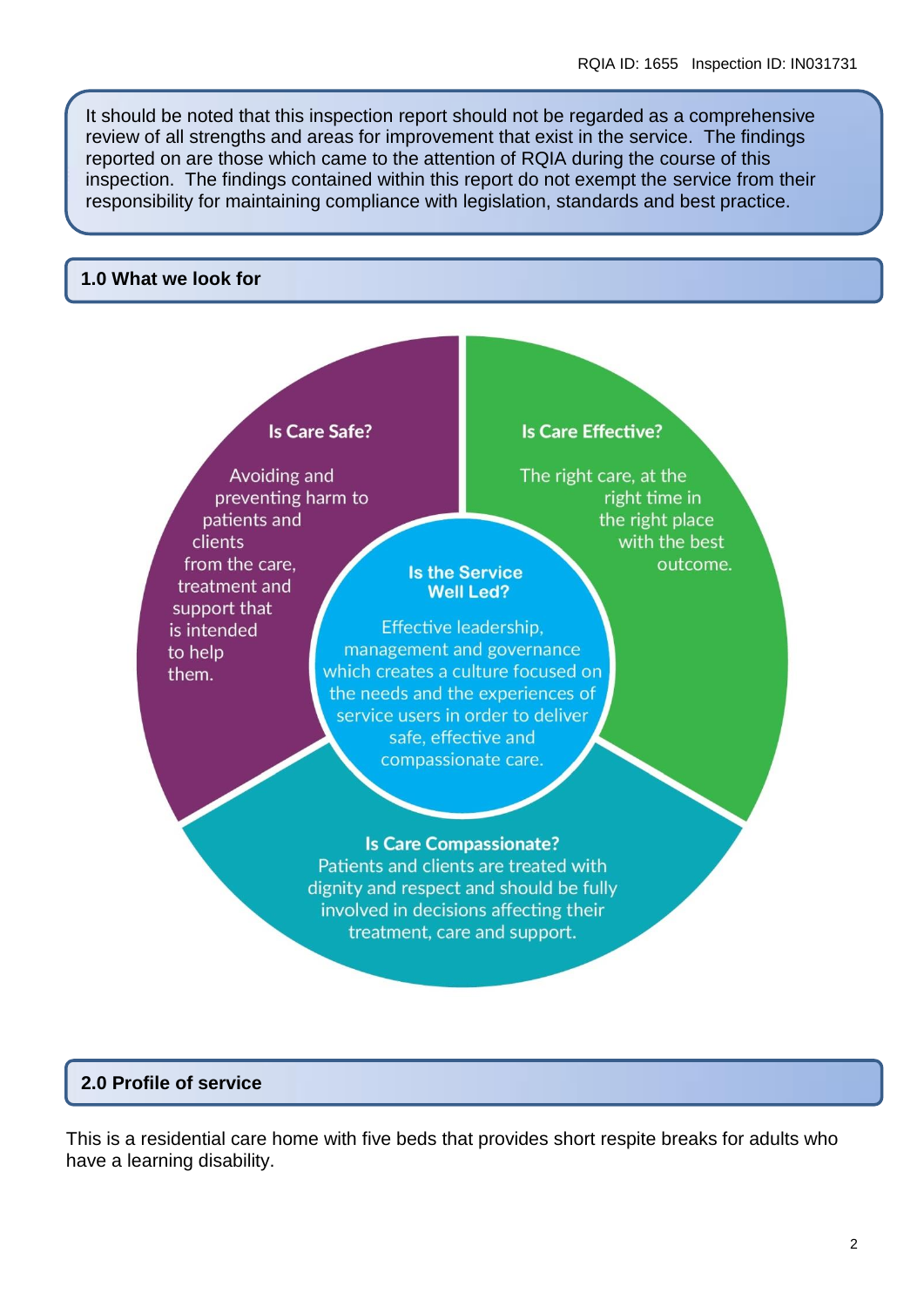## **3.0 Service details**

| <b>Organisation/Registered Provider:</b><br><b>Positive Futures</b><br><b>Responsible Individual:</b><br>Agnes Lunny                     | <b>Registered Manager:</b><br><b>Bernice Kelly</b> |
|------------------------------------------------------------------------------------------------------------------------------------------|----------------------------------------------------|
| Person in charge at the time of inspection:<br><b>Bernice Kelly</b>                                                                      | Date manager registered:<br>1 April 2005           |
| <b>Categories of care:</b><br><b>Residential Care (RC)</b><br>LD - Learning Disability<br>LD $(E)$ – Learning disability – over 65 years | <b>Number of registered places:</b><br>5           |

#### **4.0 Inspection summary**

An unannounced care inspection took place on 1 May 2018 from 09.45 to 12.15 and on 9 May from 09.30 to 10.45 at Positive Futures' Belfast office.

This inspection was underpinned by The Residential Care Homes Regulations (Northern Ireland) 2005 and the DHSSPS Residential Care Homes Minimum Standards, August 2011.

The inspection assessed progress with any areas for improvement identified since the last care inspection and sought to determine if the home was delivering safe, effective and compassionate care and if the service was well led.

Evidence of good practice was found in relation to staff recruitment, induction, training, supervision and appraisal, the home's environment, person centred care, listening to and valuing people supported in the short break service, governance arrangements and positive working relationships.

A resident's representative said that the quality of care provided in the home was good.

The findings of this report will provide the home with the necessary information to assist them to fulfil their responsibilities, enhance practice and resident experience.

## **4.1 Inspection outcome**

|                                       | <b>Regulations</b> | <b>Standards</b> |
|---------------------------------------|--------------------|------------------|
| Total number of areas for improvement |                    |                  |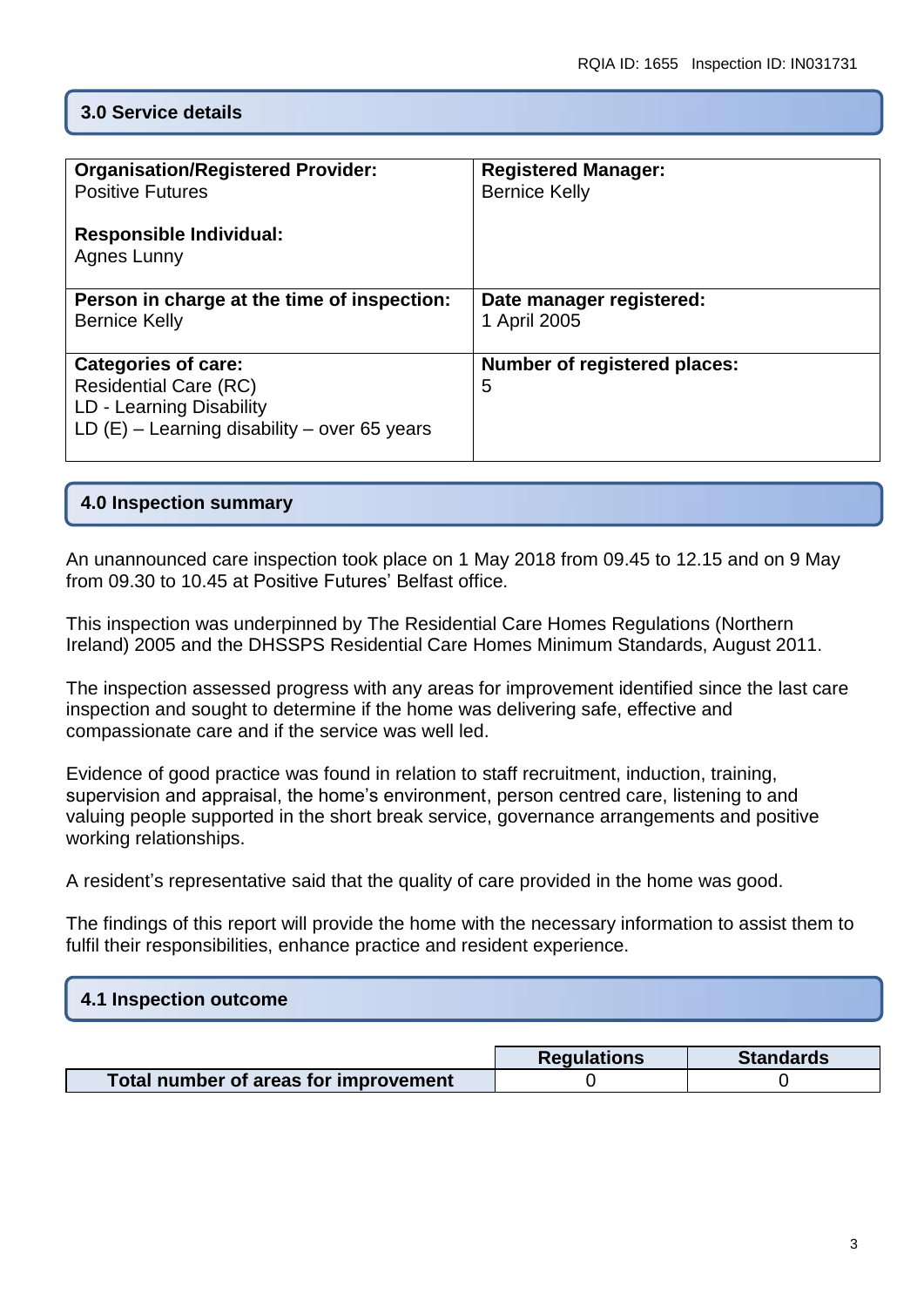This inspection resulted in no areas for improvement being identified. Findings of the inspection were discussed with Bernice Kelly, registered manager, as part of the inspection process and can be found in the main body of the report.

Enforcement action did not result from the findings of this inspection.

## **4.2 Action/enforcement taken following the most recent care inspection**

No further actions were required to be taken following the most recent inspection on 24 August 2017.

# **5.0 How we inspect**

Prior to the inspection a range of information relevant to the service was reviewed. This included the following records: the previous inspection report and notifiable events received since the previous care inspection.

During the inspection the inspector met with the registered manager, one resident, two staff and one resident's representative.

A total of ten questionnaires were provided for distribution to residents and/or their representatives to enable them to share their views with RQIA. A poster was provided for staff detailing how they could complete an electronic questionnaire. Five questionnaires were returned by residents' representatives. No questionnaires were returned by staff within the agreed timescale.

During the inspection a sample of records was examined which included:

- Staff duty rota
- Induction programme for new staff
- Staff supervision and annual appraisal schedules
- Staff competency and capability assessments
- Staff training schedule and training records
- Staff files checklist
- Three residents' care files
- The home's Statement of Purpose and Resident's Guide
- Minutes of staff meetings
- Complaints and compliments records
- **Equipment maintenance records**
- Evaluation report from annual quality assurance survey
- Reports of visits by the registered provider
- Fire safety risk assessment
- Fire drill records
- Maintenance of fire-fighting equipment, alarm system, emergency lighting, fire doors, etc.
- Individual written agreements
- Programme of activities
- Policies and procedures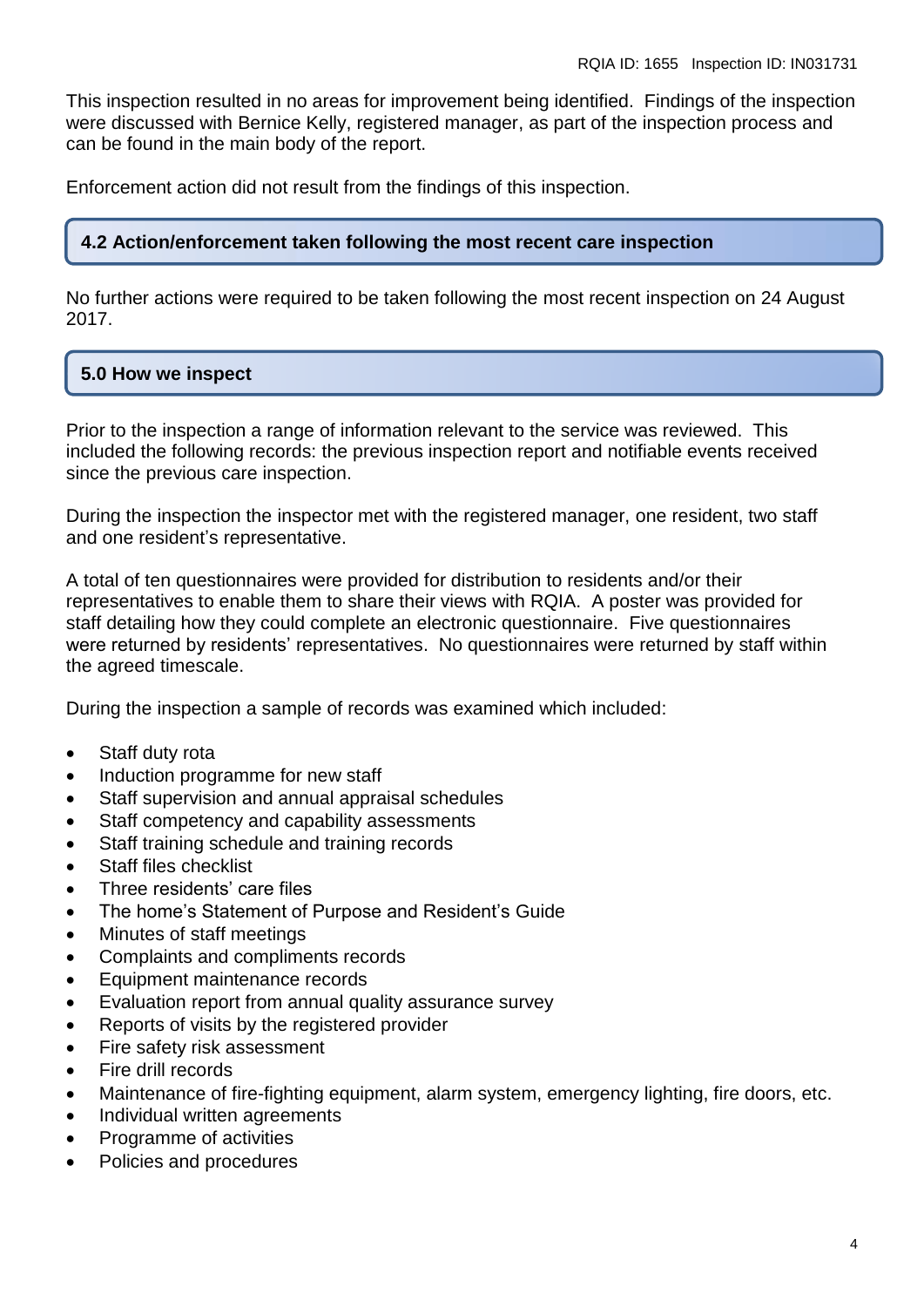The findings of the inspection were provided to the person in charge at the conclusion of the inspection.

## **6.0 The inspection**

#### **6.1 Review of areas for improvement from the most recent inspection dated 6 March 2018**

The most recent inspection of the home was an unannounced finance inspection. This QIP will be validated by the finance inspector at the next finance inspection.

#### **6.2 Review of areas for improvement from the last care inspection dated 24 August 2017**

There were no areas for improvements made as a result of the last care inspection.

## **6.3 Inspection findings**

#### **6.4 Is care safe?**

**Avoiding and preventing harm to patients and clients from the care, treatment and support that is intended to help them.**

The registered manager advised that the staffing levels for the home were subject to regular review to ensure the assessed needs of the residents were met. No concerns were raised regarding staffing levels during discussion with a resident's representative. A member of staff advised that there had been a minor issue with staffing levels on the morning of the inspection; such issues rarely occurred and she would raise this with the registered manager. A review of the duty rota confirmed that it accurately reflected the staff working within the home.

A review of completed induction records and discussion with the registered manager and staff evidenced that an induction programme was in place for all staff, relevant to their specific roles and responsibilities.

Discussion with staff confirmed that mandatory training, supervision and annual appraisal of staff were regularly provided. Schedules of training, staff appraisals and supervision were reviewed during the inspection*.* The registered manager and a member of staff advised that supervision was provided quarterly and more often if required.This exceeded the standards and represented good practice.

Discussion with the registered manager confirmed that competency and capability assessments were undertaken for any person who is given the responsibility of being in charge of the home for any period in the absence of the manager. Staff competency and capability assessments were reviewed and found to be satisfactory. The registered manager advised that such assessments were reviewed annually. This represented good practice.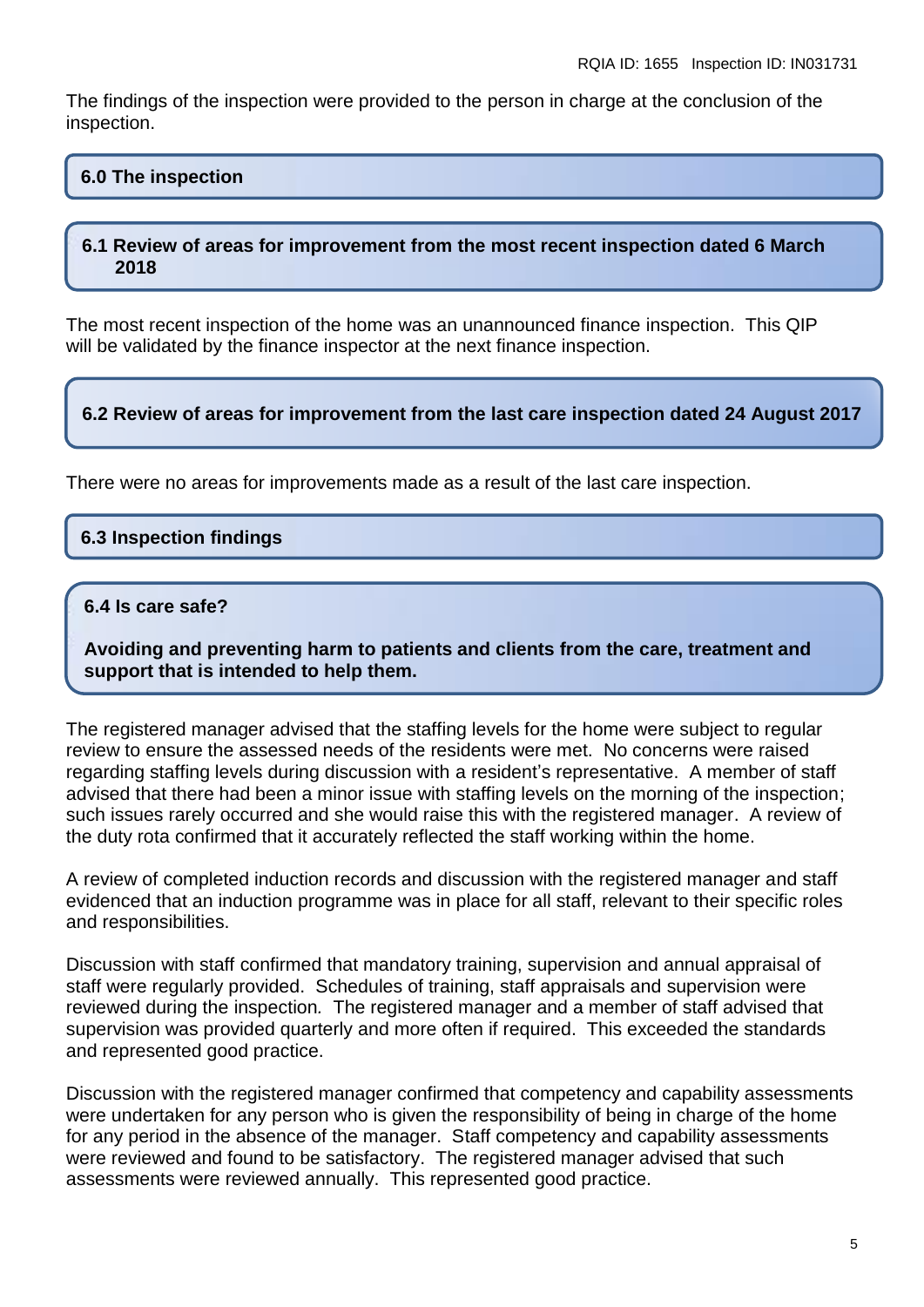A review of the recruitment and selection policy and procedure during a previous care inspection confirmed that it complied with current legislation and best practice. The registered manager advised that staff were recruited in line with Regulation 21 (1) (b), Schedule 2 of The Residential Care Homes Regulations (Northern Ireland) 2005 and that records were retained at the organisation's personnel department. The registered manager received written confirmation that all pre-employment documentation was viewed by the organisation for all staff prior to the commencement of employment. The registered manager maintained a tracker for recruitment information and this was reviewed during the inspection.

The registered manager advised that AccessNI enhanced disclosures were undertaken for all staff prior to the commencement of employment. A review of the recruitment tracker confirmed that AccessNI information was recorded and managed in line with best practice. The registered manager also advised that AccessNI disclosures were renewed every three years for all care staff.

Arrangements were in place to monitor the registration status of staff with their professional body (where applicable). The organisation maintained records of the expiry dates and dates of renewal of the professional registrations for all staff and the records were checked monthly. In addition, the registered manager checked against the records for any staff member whose registration was about to expire. The registered manager later advised that support workers in post for three years would have their NISCC annual payment fees reimbursed by the organisation; this was a pilot scheme which would be reviewed after one year. Care staff spoken with during the inspection advised that they were registered with the Northern Ireland Social Care Council (NISCC).

The adult safeguarding policy in place was consistent with the current regional policy and procedures. This included the name of the safeguarding champion, definitions of abuse, types of abuse and indicators, onward referral arrangements, contact information and documentation to be completed. The role and function of the Adult Safeguarding Champion (ASC) and the necessity to complete the annual ASC position report from 1 April 2018 to 31 March 2019 was discussed with the registered manager and with the Operations Manager on 9 May 2018.

Staff were knowledgeable and had a good understanding of adult safeguarding principles and had an awareness of child protection issues. They were also aware of their obligations in relation to raising concerns about poor practice and whistleblowing. A review of staff training records confirmed that mandatory adult *s*afeguarding training was provided for all staff.

The registered manager advised that no adult safeguarding issues had arisen since the last care inspection; all suspected, alleged or actual incidents of abuse would be fully and promptly referred to the relevant persons and agencies for investigation in accordance with procedures and legislation; written records would be retained.

The registered manager stated there were risk management procedures in place relating to the safety of individual residents and the home did not accommodate any individuals whose assessed needs could not be met. A review of care records identified that residents' care needs and risk assessments were obtained from the trust prior to admission.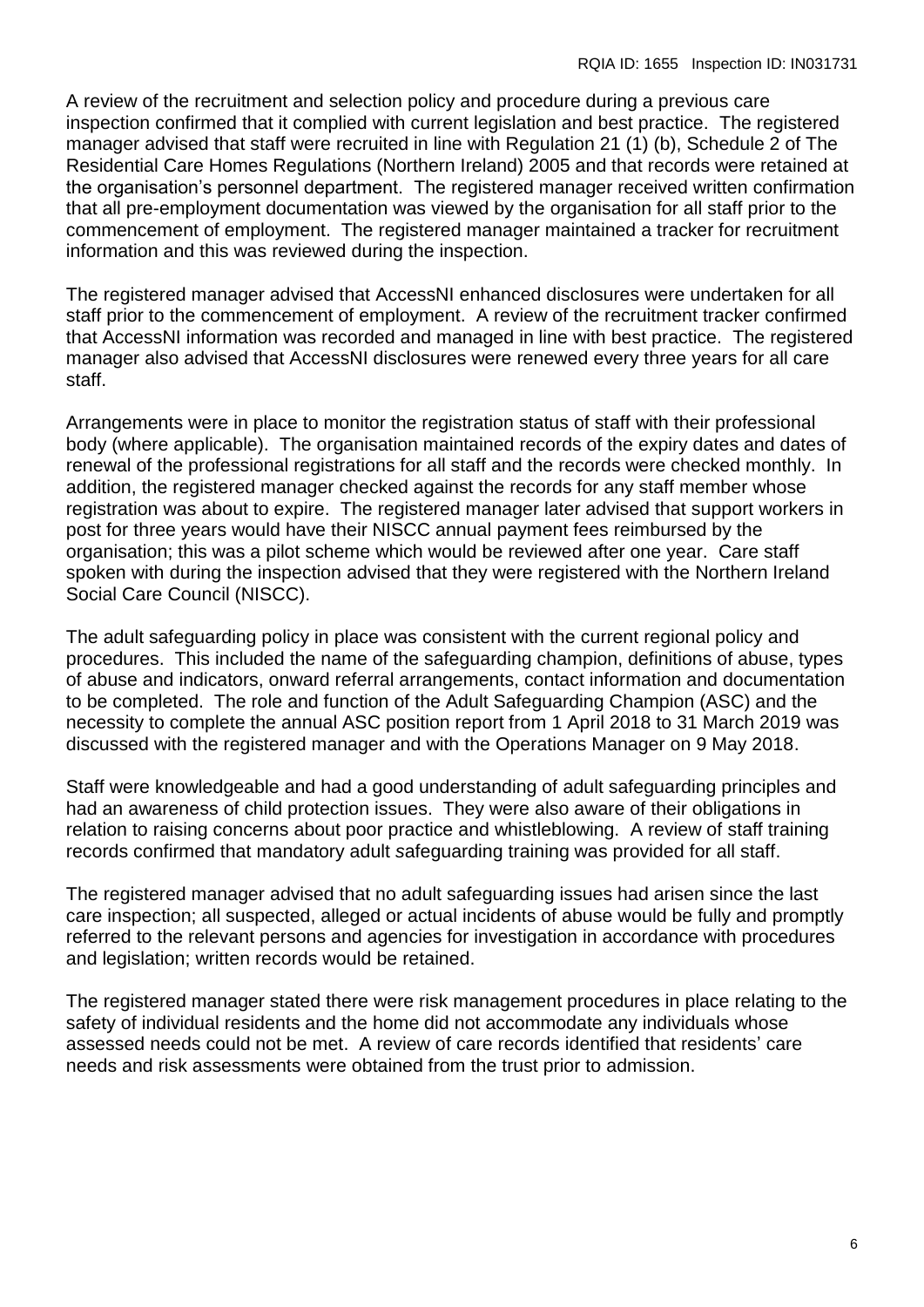A review of the policy and procedure on restrictive practice/behaviours which challenge during a previous care inspection confirmed this was in keeping with DHSSPS Guidance on Restraint and Seclusion in Health and Personal Social Services (2005) and the Human Rights Act (1998*).*  It also reflected current best practice guidance including Deprivation of Liberties Safeguards (DoLS).

The registered manager advised there were restrictive practices within the home, notably the use of locked internal and external doors with keypad entry systems and a stair gate at the top of a flight of stairs. Some people who were supported by the short break service also required one or two staff to be present at all times. In the care records examined the restrictions were appropriately assessed, documented, minimised and reviewed with the involvement of the multiprofessional team, as required. A review of the statement of purpose and individual agreement during a previous care inspection confirmed that restrictive practices were described.

Systems were in place to make referrals to the multi-professional team in relation to behaviour management when required. Behaviour management plans were devised by specialist behaviour management teams from the trust or the organisation's Behaviour Support Team. The plans were noted to be regularly updated and reviewed as necessary. The registered manager was aware that when individual restraint was employed, that RQIA and appropriate persons/bodies must be informed.

There was an Infection Prevention and Control (IPC) policy and procedure in place which was in line with regional guidelines. Staff training records evidenced that all staff had received training in IPC in line with their roles and responsibilities. Discussion with staff established that they were knowledgeable and had understanding of IPC policies and procedures.

Inspection of the premises confirmed that there were wash hand basins, adequate supplies of liquid soap, alcohol hand gels and disposable towels wherever care was delivered. Personal Protective Equipment (PPE), e.g. disposable gloves and aprons, was available throughout the home. Observation of staff practice identified that staff adhered to IPC procedures.

Good standards of hand hygiene were observed to be promoted within the home among residents, staff and visitors. Notices promoting good hand hygiene were displayed throughout the home in both written and pictorial formats.

The registered manager reported that there had been no outbreaks of infection within the last year. Any outbreak would be managed in accordance with home policy and procedures, reported to the Public Health Agency, the trust and RQIA with appropriate records retained.

A general inspection of the home was undertaken. The home was fresh- smelling, clean and appropriately heated. The internal and external environment was kept tidy, safe, suitable for and accessible to residents, staff and visitors. There were no obvious hazards to the health and safety of residents, visitors or staff. No malodours were detected in the home.

The registered manager advised that the home's policy, procedures and risk assessments relating to safe and healthy working practices were appropriately maintained and reviewed regularly e.g. Control of Substances Hazardous to Health (COSHH), fire safety etc*.* The registered manager advised that equipment and medical devices in use in the home were well maintained and regularly serviced.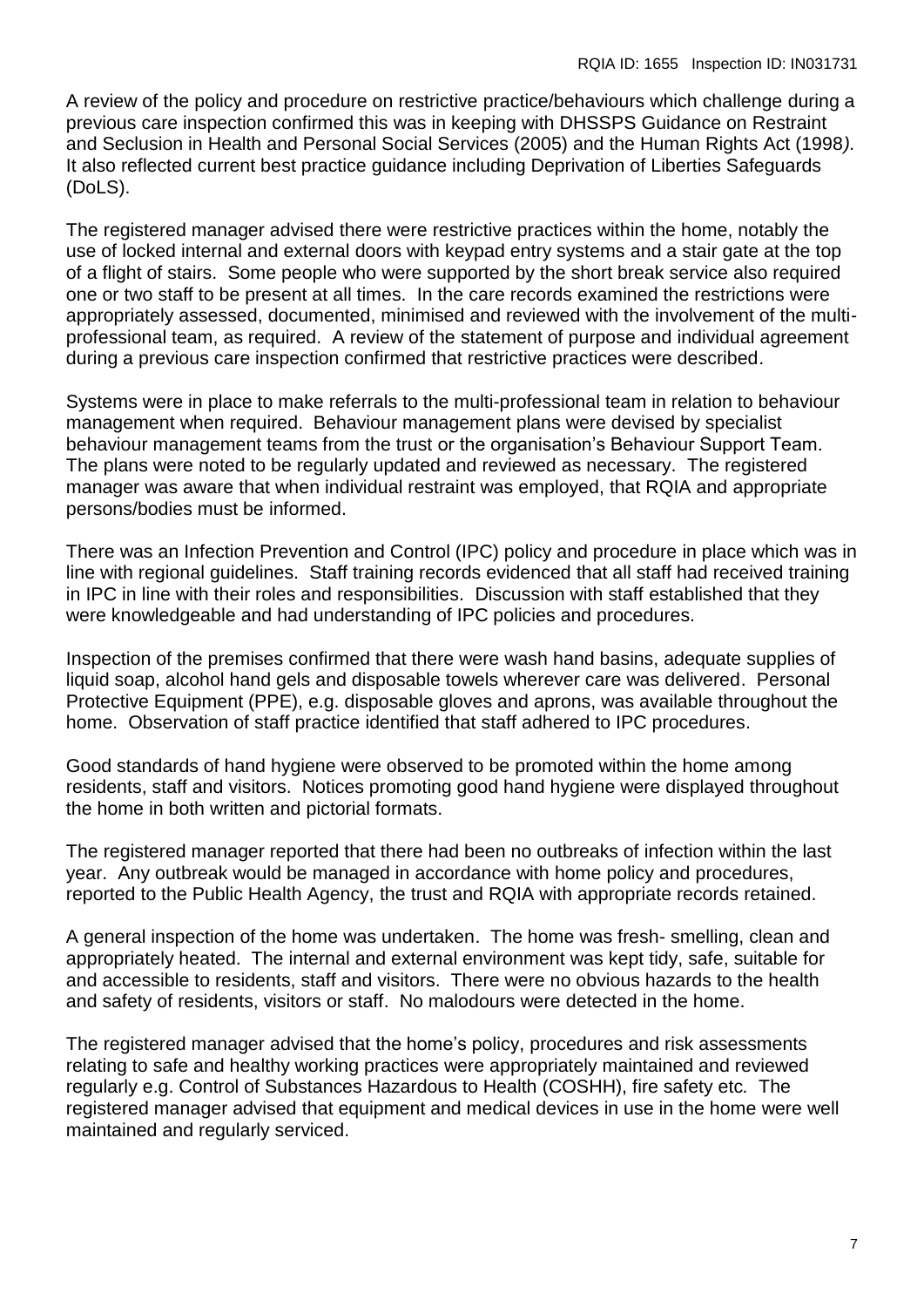The home had an up to date fire risk assessment in place dated 24 May 2017 and all recommendations had been actioned.

A review of staff training records confirmed that staff completed fire safety training twice annually. Fire drills were completed weekly as the people supported in the home frequently changed. A review of the fire drill records confirmed that these noted the staff who participated and any learning outcomes. Fire safety records identified that fire alarm systems, door releases and means of escape were checked weekly; fire-fighting equipment, emergency lighting and fire doors were checked monthly and were regularly maintained. Individual residents had a completed Personal Emergency Evacuation Plan (PEEP) in place.

A resident's representative spoken with during the inspection made the following comments:

 "(My relative) uses this service about twice a month. The staff always contact me on the day before (my relative) comes in to check if there have been any changes or if anything is new. They always let me know how (my relative) has been when he has been here. There is good communication between the staff and my family. We also get offered more respite if anything becomes available. (My relative) likes being here and sometimes doesn't want to come home again! He likes all of the staff. I am very happy with the short break service provided."

A member of care staff spoken with during the inspection made the following comments:

 "When I started to work here I got a very good induction and training before I started any caring duties. There is very good communication between staff and families. We use a learning log which lets everyone know of any changes in the behaviour of the people we support, of what is working well or less well and this really helps us. I find the management very approachable and they take into account any concerns or issues raised by staff. There is very good morale in the staff team and there is excellent training which is relevant to the people we support. We also get regular supervision and we get protected time for the supervisions."

Five completed questionnaires were returned to RQIA from residents' representatives. No questionnaires were returned from staff. Respondents described their level of satisfaction with this aspect of care as very satisfied.

Comments received from residents' representatives were as follows:

- "Very happy with care."
- "A great facility, compassionate and caring."
- "(My relative) is a difficult client with severe behavioural problems. Positive Futures copes with them all."

## **Areas of good practice**

There were examples of good practice found throughout the inspection in relation to staff recruitment, induction, training, supervision and appraisal, adult safeguarding, infection prevention and control, risk management and the home's environment.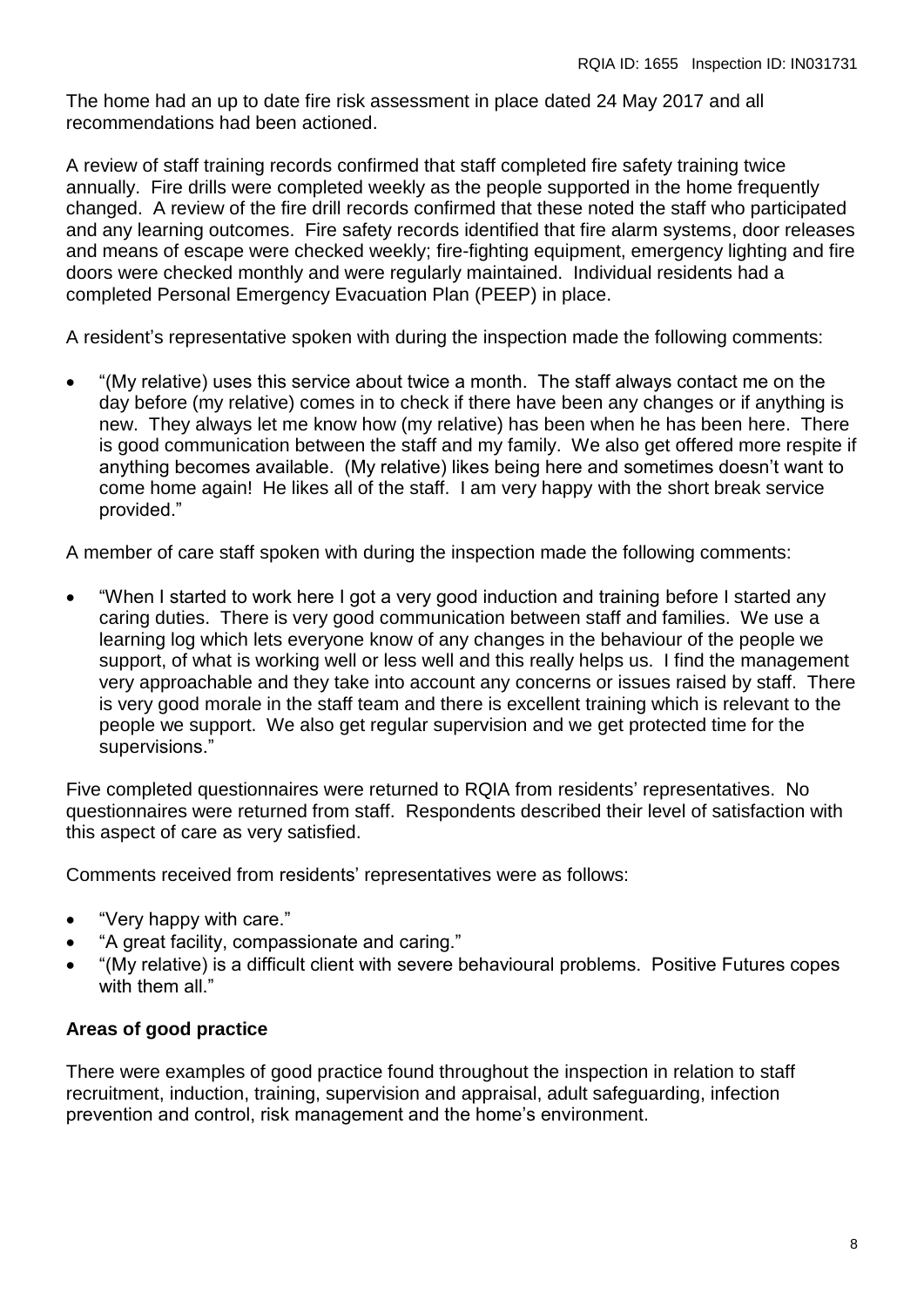## **Areas for improvement**

No areas for improvement were identified during the inspection.

|                                       | <b>Requlations</b> | <b>Standards</b> |
|---------------------------------------|--------------------|------------------|
| Total number of areas for improvement |                    |                  |

## **6.5 Is care effective?**

## **The right care, at the right time in the right place with the best outcome**

Discussion with the registered manager established that staff in the home responded appropriately to and met the assessed needs of the residents.

Records were stored safely and securely in line with data protection. A review of three care records confirmed that these were maintained in line with the legislation and standards. They included an up to date assessment of needs, life history, risk assessments, care plans and daily statement of health and well-being of the person accommodated in the short break service. Care needs assessment and risk assessments (e.g. positive behaviour management) were reviewed and updated on a regular basis or as changes occurred. A restrictive practice assessment integrating Human Rights considerations was completed for each person supported by the short break service.

The care records also reflected the multi-professional input into the residents' health and social care needs and were found to be updated regularly to reflect the changing needs of the individuals supported in the short break service. Residents and/or their representatives were encouraged and enabled to be involved in the assessment, care planning and review process, where appropriate. Care records reviewed were observed to be signed by the resident and/or their representative. An individual agreement setting out the terms of residency was in place and appropriately signed.

Discussion with staff confirmed that a person centred approach underpinned practice. Staff were able to describe in detail how the needs, choices and preferences of individual residents were met within the home.

The registered manager advised that there were arrangements in place to monitor and review the effectiveness and quality of care delivered to residents at appropriate intervals.Evidence of audit was contained within the reports of the visits by the registered provider and the annual quality review report.

The registered manager advised that systems were in place to ensure effective communication with residents, their representatives and other key stakeholders. These included pre-admission information, multi-professional team reviews, staff meetings and staff shift handovers. Minutes of staff meetings were reviewed during the inspection.

Observation of practice evidenced that staff were able to communicate effectively with residents. Discussion with the registered manager and staff confirmed that management operated an open door policy in regard to communication within the home.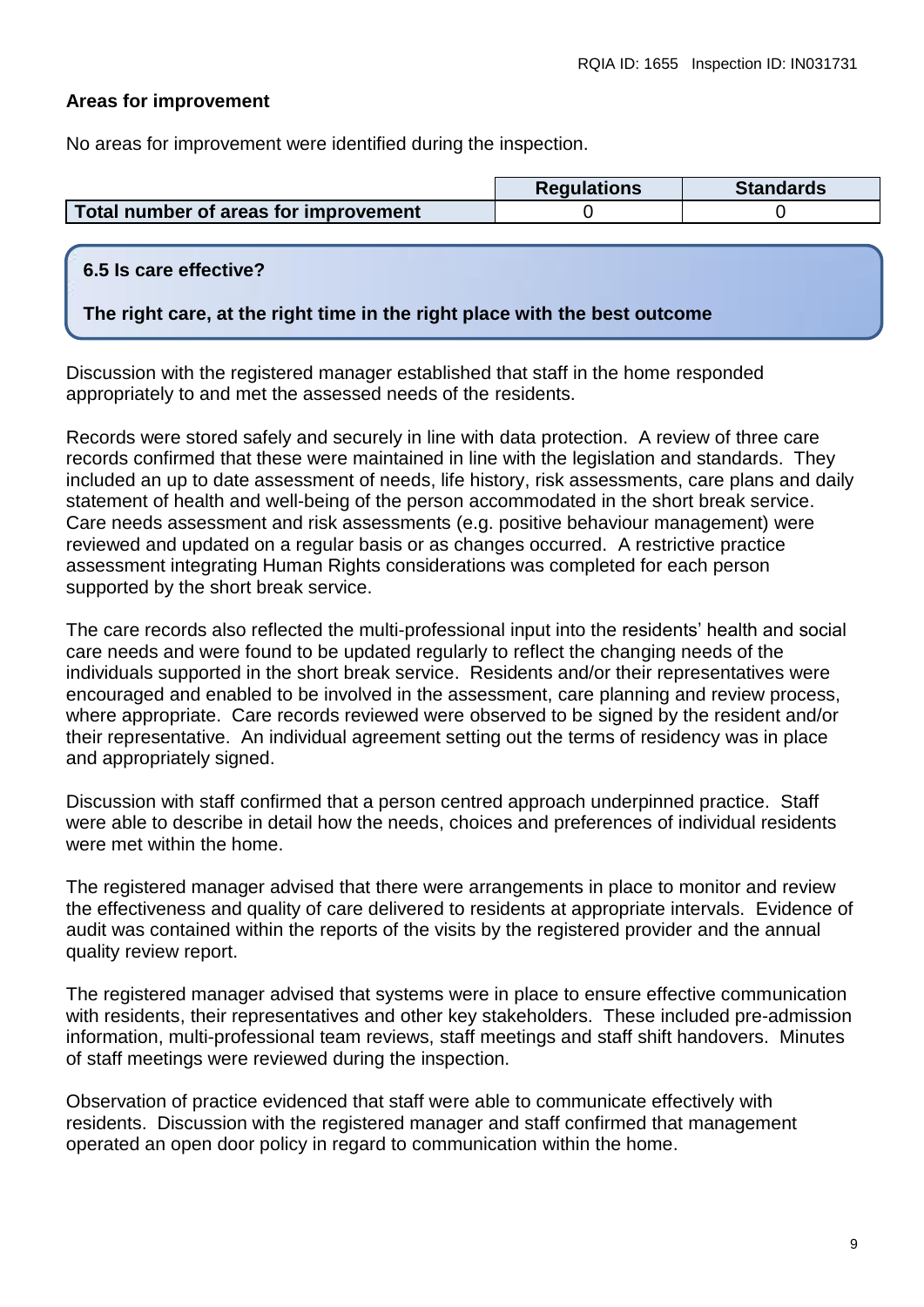The registered manager reported that arrangements were in place, in line with the legislation, to support and advocate for residents.

Four completed questionnaires were returned to RQIA from residents' representatives. No questionnaires were returned from staff. Respondents described their level of satisfaction with this aspect of care as very satisfied.

# **Areas of good practice**

There were examples of good practice found throughout the inspection in relation to care records, monitoring and review, communication between residents, staff and other interested parties.

## **Areas for improvement**

No areas for improvement were identified during the inspection.

|                                       | <b>Regulations</b> | <b>Standards</b> |
|---------------------------------------|--------------------|------------------|
| Total number of areas for improvement |                    |                  |

# **6.6 Is care compassionate?**

**Patients and clients are treated with dignity and respect and should be fully involved in decisions affecting their treatment, care and support.**

The registered manager advised that staff in the home promoted a culture and ethos that supported the values of dignity and respect, independence, rights, equality and diversity, choice and consent of residents. A range of policies and procedures was in place which supported the delivery of compassionate care.

The registered manager advised that consent was sought in relation to care and treatment and there were written consents in place in relation to access to care records. Discussion with staff and observation of care practice demonstrated that people supported by the short break service were treated with dignity and respect. The needs of the people supported by the service were recognised and responded to in a prompt and courteous manner by staff. Staff described how residents were listened to, valued and communicated with in an appropriate manner and their views and opinions were taken into account in all matters affecting them.

Staff described their awareness of promoting residents' rights, independence and dignity and how confidentiality was protected. Residents were provided with information, in a format that they could understand, which enabled them to make informed decisions regarding their life, care and treatment. Care plans, menus and activities, for example, were written in a pictorial format and the information booklet for residents was provided in an easy read format.

Discussion with staff confirmed that residents' spiritual and cultural needs were met within the home and that action was taken to manage any pain and discomfort in a timely and appropriate manner.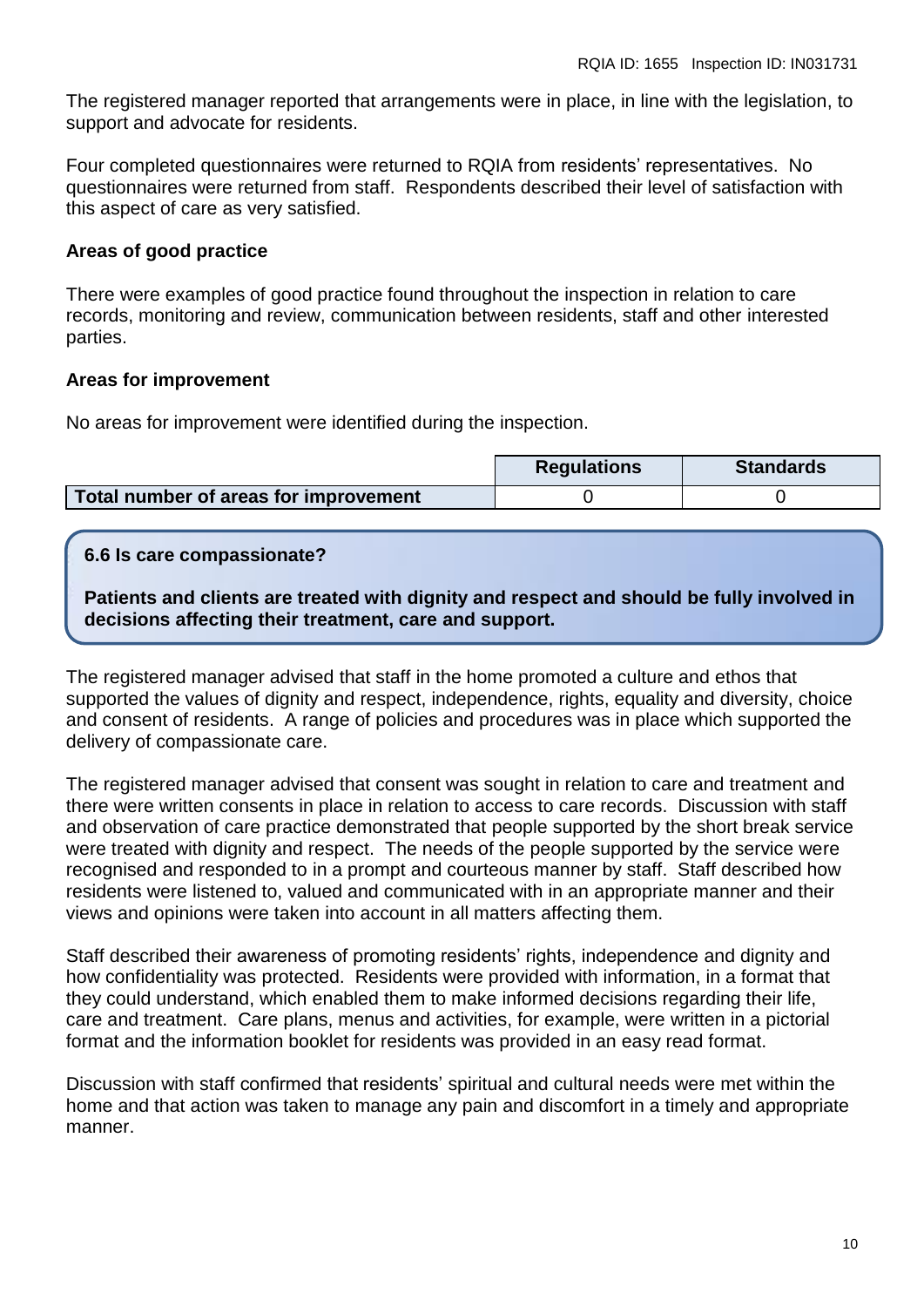Residents were consulted with, at least annually, about the quality of care and environment. The findings from the consultation were collated into a summary report and action plan and this was made available for residents and other interested parties to read. The report was also produced in an easy read version.

Discussion with staff and review of care records confirmed that residents were enabled and supported to engage and participate in meaningful activities.

Five completed questionnaires were returned to RQIA from residents' representatives. No questionnaires were returned from staff. Respondents described their level of satisfaction with this aspect of care as very satisfied.

# **Areas of good practice**

There were examples of good practice found throughout the inspection in relation to the culture and ethos of the home, listening to and valuing residents and taking account of the views of residents.

## **Areas for improvement**

No areas for improvement were identified during the inspection.

|                                       | <b>Requlations</b> | <b>Standards</b> |
|---------------------------------------|--------------------|------------------|
| Total number of areas for improvement |                    |                  |

## **6.7 Is the service well led?**

**Effective leadership, management and governance which creates a culture focused on the needs and experience of service users in order to deliver safe, effective and compassionate care**

The registered manager outlined the management arrangements and governance systems in place within the home and stated that the needs of residents were met in accordance with the home's statement of purpose and the categories of care for which the home was registered with RQIA.

A range of policies and procedures was in place to guide and inform staff. Policies were centrally indexed and retained in a manner which was easily accessible by staff. The registered manager stated that policies and procedures were systematically reviewed every three years or more frequently as changes occurred.

There was a complaints policy and procedure in place which was in accordance with the legislation and Department of Health (DoH) guidance on complaints handling. Residents and/or their representatives were made aware of how to make a complaint by way of the Resident's Guide and information on display in the home.

The registered manager advised that no complaints had been received since the last care inspection. A review of complaints records confirmed that arrangements were in place to effectively manage complaints from residents, their representatives or any other interested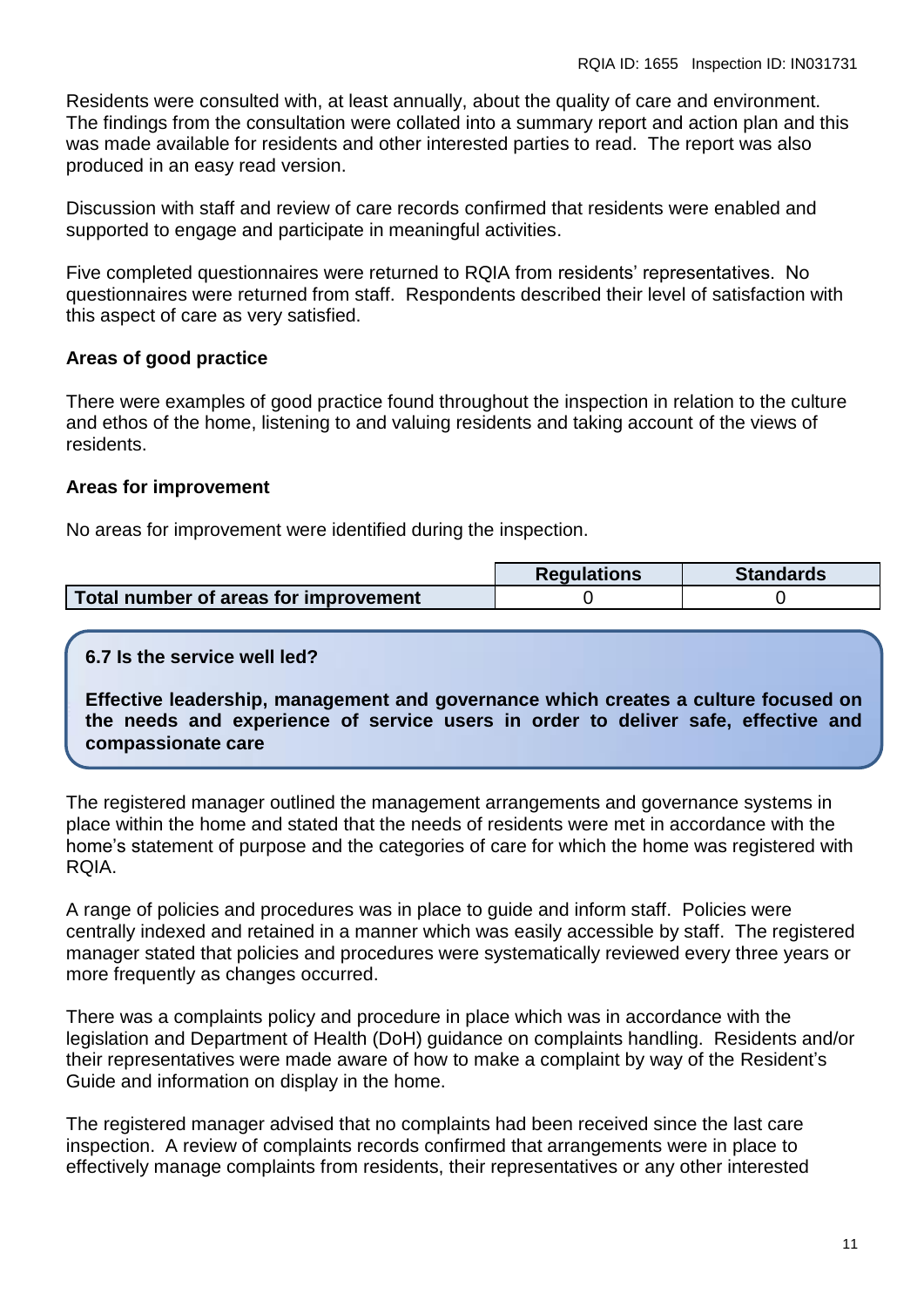party. Records of complaints included details of any investigation undertaken, all communication with complainants, the outcome of the complaint and the complainant's level of satisfaction. Arrangements were in place to share information about complaints and compliments with staff.

The home retained compliments received, e.g. thank you letters and cards and there are systems in place to share these with staff.

There was an accident, incident and notifiable events policy and procedure in place which included reporting arrangements to RQIA. A review of these events confirmed that these were effectively documented and reported to RQIA and other relevant organisations in accordance with the legislation and procedures. The registered manager advised that learning from accidents and incidents was disseminated to all relevant parties and action plans developed to improve practice.

There was a system to ensure safety bulletins, serious adverse incident alerts and staffing alerts were appropriately reviewed and actioned. The registered manager advised that there was a system to share learning from a range of sources including complaints, incidents, training; feedback was integrated into practice and contributed to continuous quality improvement.

Discussion with the registered manager confirmed that staff were provided with mandatory training and additional training opportunities relevant to any specific needs of the residents.

A visit by the registered provider was undertaken as required under Regulation 29 of The Residential Care Homes Regulations (Northern Ireland) 2005; a report was produced and made available for residents, their representatives, staff, RQIA and any other interested parties to read.

There was a clear organisational structure and all staff were aware of their roles, responsibility and accountability. This was outlined in the home's Statement of Purpose and Residents Guide. The registered manager stated that the registered provider was kept informed regarding the day to day running of the home via the line management structures of the organisation and including telephone calls and emails.

The registered manager reported that the management and control of operations within the home was in accordance with the regulatory framework. Inspection of the premises confirmed that the RQIA certificate of registration was displayed.

The home had a whistleblowing policy and procedure in place and discussion with staff confirmed that they were knowledgeable regarding this. The registered manager advised that staff could also access line management to raise concerns and that staff would be offered support.

Discussion with staff confirmed that there were good working relationships within the home and that management were responsive to suggestions and/or concerns raised. There were open and transparent methods of working and effective working relationships with internal and external stakeholders.

The registered manager described the arrangements in place for managing identified lack of competency and poor performance for all staff.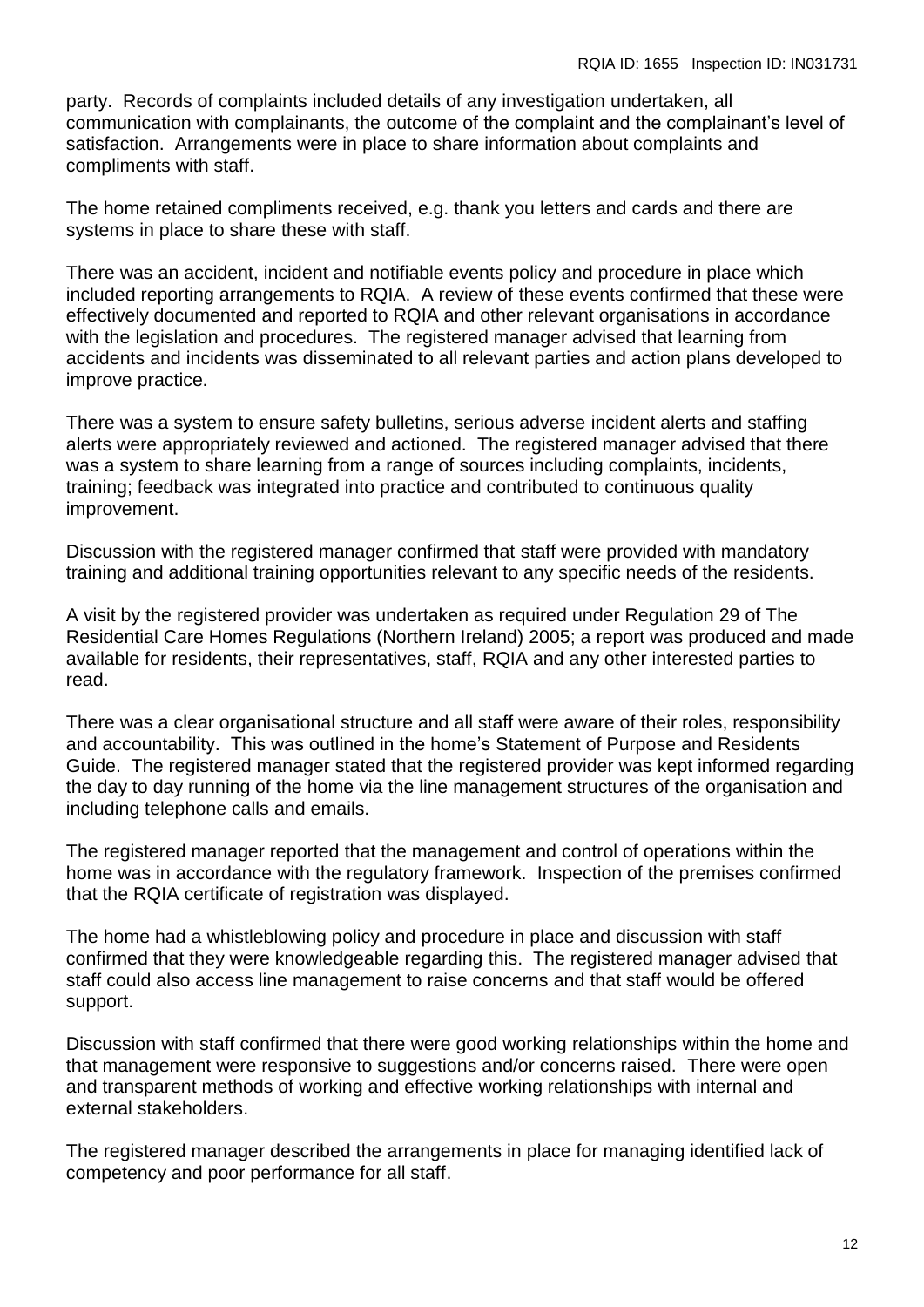The inspector discussed arrangements in place in relation to the equality of opportunity for residents and the importance of staff being aware of equality legislation and recognising and responding to the diverse needs of residents. The equality data collected was managed in line with best practice.

Five completed questionnaires were returned to RQIA from residents' representatives. No questionnaires were returned from staff. Respondents described their level of satisfaction with this aspect of care as very satisfied.

# **Areas of good practice**

There were examples of good practice found throughout the inspection in relation to governance arrangements, management of complaints and incidents, quality improvement and maintaining good working relationships.

## **Areas for improvement**

No areas for improvement were identified during the inspection.

|                                       | <b>Requlations</b> | <b>Standards</b> |
|---------------------------------------|--------------------|------------------|
| Total number of areas for improvement |                    |                  |

There were no areas for improvement identified during this inspection, and a QIP is not required or included, as part of this inspection report.